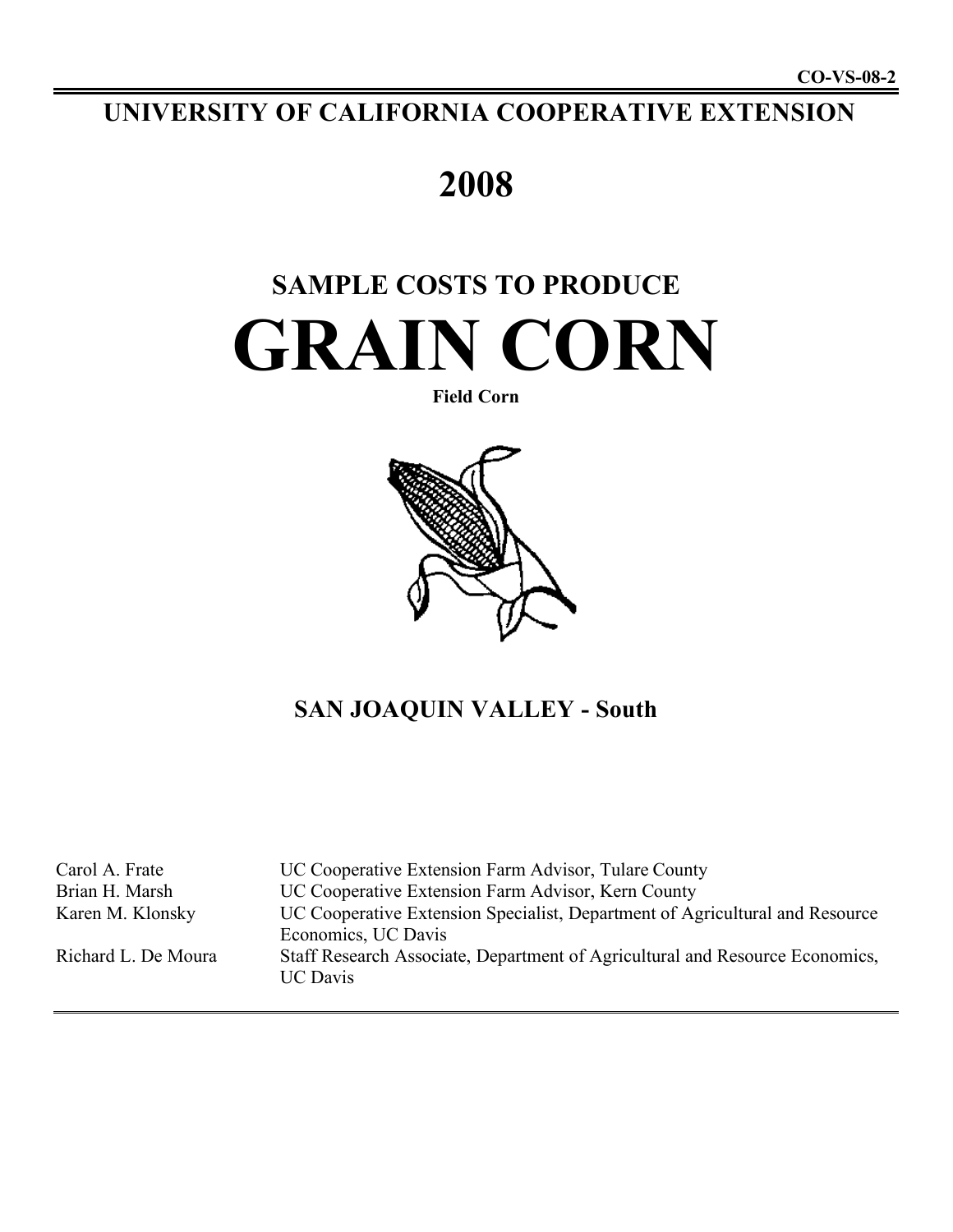#### **UNIVERSITY OF CALIFORNIA COOPERATIVE EXTENSION**

#### **SAMPLE COSTS TO PRODUCE GRAIN CORN San Joaquin Valley – South 2008**

#### **STUDY CONTENTS**

| Table 5. WHOLE FARM ANNUAL EQUIPMENT, INVESTMENT and OVERHEAD COSTS.  12 |  |
|--------------------------------------------------------------------------|--|
|                                                                          |  |
|                                                                          |  |
|                                                                          |  |

#### **INTRODUCTION**

Sample costs to produce grain corn (field corn for grain) in the southern San Joaquin Valley are shown in this study. The study is intended as a guide only, and can be used to make production decisions, determine potential returns, prepare budgets and evaluate production loans. Practices described are based on the production practices considered typical for this crop and region, but will not apply to every farm situation. Sample costs for labor, materials, equipment and custom services are based on current figures. "Your Costs" columns in Tables 1 and 2 are provided for entering your farm costs.

The hypothetical farm operations, production practices, overhead, and calculations are described under the assumptions. For additional information or an explanation of the calculations used in the study call the Department of Agricultural and Resource Economics, University of California, Davis, California, (530) 752- 3589 or the local UC Cooperative Extension office.

Sample Cost of Production Studies for many commodities are available and can be requested through the Department of Agricultural and Resource Economics, UC Davis, (530) 752-1517. Current studies can be downloaded from the department website http://coststudies.ucdavis.edu or obtained from the local county UC Cooperative Extension offices. Some archived studies are also available on the website.

The University of California does not discriminate in any of its policies, procedures or practices. The university is an affirmative action/equal opportunity employer.

University of California and the USDA Risk Management Agency, Federal Crop Insurance Corporation cooperating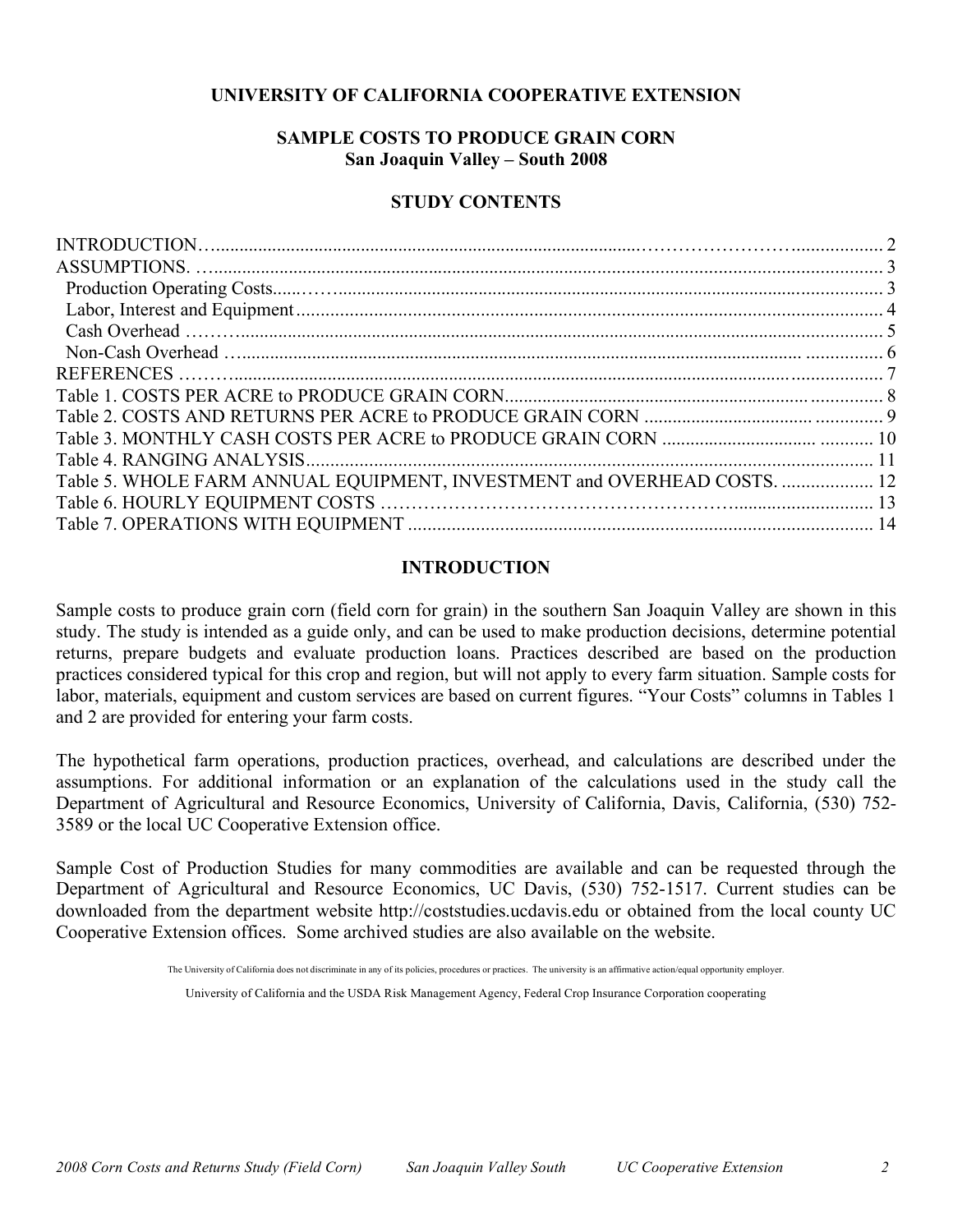#### **ASSUMPTIONS**

The following assumptions refer to Tables 1 to 7 and pertain to sample costs to produce grain corn in the southern San Joaquin Valley. Practices described represent production practices and materials considered typical of a well-managed farm in the region. The costs, materials, and practices shown in this study will not apply to all situations. Production cultural practices vary by grower and the differences can be significant. The study is intended as a guide only. **The use of trade names and cultural practices in this report does not constitute an endorsement or recommendation by the University of California nor is any criticism implied by omission of other similar products or cultural practices.**

**Farm**. The hypothetical farm consists of 1,200 non-contiguous acres of field and row crops; 300 acres are rented of which 290 are planted to grain corn and the remaining 10 acres are crop ends and roads, 900 acres are owned and 885 acres are planted to other crops such as alfalfa, cotton, wheat, processing tomatoes and dry beans. The remaining 15 acres consist of field roads, buildings, equipment yards, irrigation system and homestead. The farm is managed by the owner/lessee.

#### **Production Operating Costs**

**Land Preparation.** The ground is ripped in the fall or winter to a depth of 18 to 24 inches to fracture the soil, which improves root penetration and water infiltration. In the spring, the fields are disced twice, followed by two passes with a triplane, and the beds listed and shaped. Depending upon the grower, many of these operations may be completed in the fall.

**Planting**. The Roundup Ready seed is planted in March at 33,000 seeds per acre on 30-inch beds. Corn is usually planted from March to April in rows 30 or 38 inches apart, on the flat or on beds. The corn is planted by the grower and is considered full season. Earlier maturing corn varieties may have different fertilizer and water requirements. .

**Fertilization**. A starter fertilizer 10-34-0 at 200 pounds per acre is applied beneath the seed at planting. In May, a custom operator sidedresses 150 pounds of nitrogen (N) per acre as UAN-32. Three applications of N as UAN-32 each at 30 pounds per acre are applied with two irrigations in June and one in July. Labor cost for applying the fertilizer is included in the corresponding irrigation. Commercial fertilizers may be reduced with the use of dairy pond water.

**Irrigation**. Irrigation includes the water cost and labor expense. The grower uses both well and surface water at an average cost of \$4.58 per acre inch. A preirrigation of 8-acre inches is applied in March. The amount of water applied preplant will vary depending on soil type and moisture remaining from winter rains. From May to August, seven irrigations totaling 36 acre-inches (3.0 acre-feet) of water are applied in the furrows. Three of the irrigations, two in June and one in July include nitrogen fertilizer injected into the water. The actual water requirement will vary each year based on soil, climatic, and plant physiological factors.

**Pest Management.** The pesticides, rates, and application practices mentioned in this cost study are listed on the UC IPM website at www.ipm.ucdavis.edu*.* **Pesticides mentioned in this study are not recommendations, but those commonly used in the region.** For information and pesticide use permits, contact the local county Agricultural Commissioner's office. For information on other pesticides available, pest identification, monitoring, and management, visit the UC IPM website or contact your UC farm advisor. **Pest control costs can vary considerably each year depending upon local conditions and pest populations in any given year.** Adjuvants or surfactants may be recommended for use with many pesticides for effective control, but are not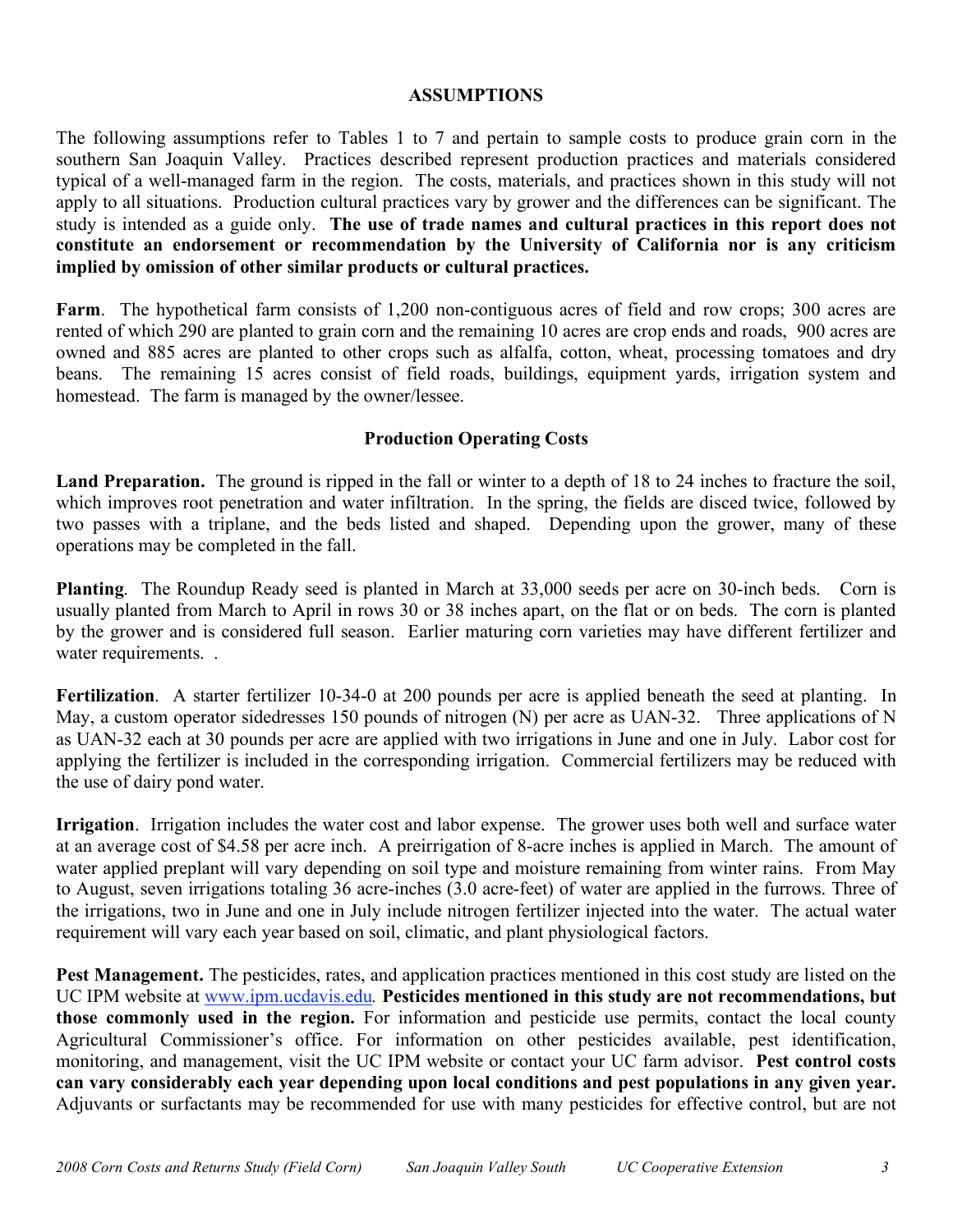included in this study. Pesticide costs vary by location and grower volume. Pesticide costs in this study are taken from a single dealer and shown as full retail.

*Pest Control Adviser (PCA).* Written recommendations are required for many pesticides and are available from licensed pest control advisers. In addition the PCA or an independent consultant will monitor the field for agronomic problems including irrigation and nutrition. Growers may hire private PCA's or receive the service as part of a service agreement with an agricultural chemical and fertilizer company.

*Weeds*. Weed pressure is light to moderate. Roundup WeatherMax is applied post emergence in May to control grasses and broadleaf weeds. Banvel is added to the Roundup for annual morning glory control. The field is also mechanically cultivated once in April. It is assumed that the field is furrowed and cultivated simultaneously.

*Insects.* Several insect and spider mite pests attack corn. Spider mites are the only insects assumed to reach economic threshold levels requiring treatment. Oberon is applied in May.

**Harvest**. A custom operator harvests and hauls the corn.

**Yields**. The crop is assumed to yield 5.00 tons of grain at 15.5% moisture. Annual yields range from 3 to 6 tons per acre in this region.

**Returns**. Corn is valued at \$150 per ton or \$7.50 per hundredweight (cwt), an amount based on 2007 markets. Table 4 shows various returns over a range of yields. Grain corn is included in the Federal farm program. Currently the corn price is high enough so that Loan Deficiency Payments (LDP) are not applicable, but other farm programs – Direct Payments, Counter-Cyclical Payments, - not based on current production are available to the farmer. Call your local Farm Service Agency for further information or check their website at http://www.fsa.usda.gov/.

**Pickup/ATV.** The pickup travels 7.18 miles per acre for corn production use or a total of 2,137 miles. Costs are estimated and not based on any specific data.

#### **Labor, Interest and Equipment**

**Labor.** Labor rates of \$13.94 per hour for machine operators and \$10.88 for general labor includes payroll overhead of 36%. The basic hourly wages are \$10.25 for machine operators and \$8.00 for general labor. The overhead includes the employers' share of federal and California state payroll taxes, workers' compensation insurance for field crops (code 0171), and a percentage for other possible benefits. Workers' compensation costs will vary among growers, but for this study the cost is based upon the average industry final rate as of January 1, 2008 (California Department of Insurance, unreferenced). Labor for operations involving machinery are 20% higher than the operation time given in Table 1 to account for the extra labor involved in equipment set up, moving, maintenance, work breaks, and field repair.

**Interest on Operating Capital**. Interest on operating capital is based on cash operating costs and is calculated monthly until harvest at a nominal rate of 6.75% per year. A nominal interest rate is the typical market cost of borrowed funds. The interest cost of post harvest operations is discounted back to the last harvest month using a negative interest charge. The rate will vary depending upon various factors, but the rate in this study is considered a typical lending rate by a farm lending agency as of April 2008.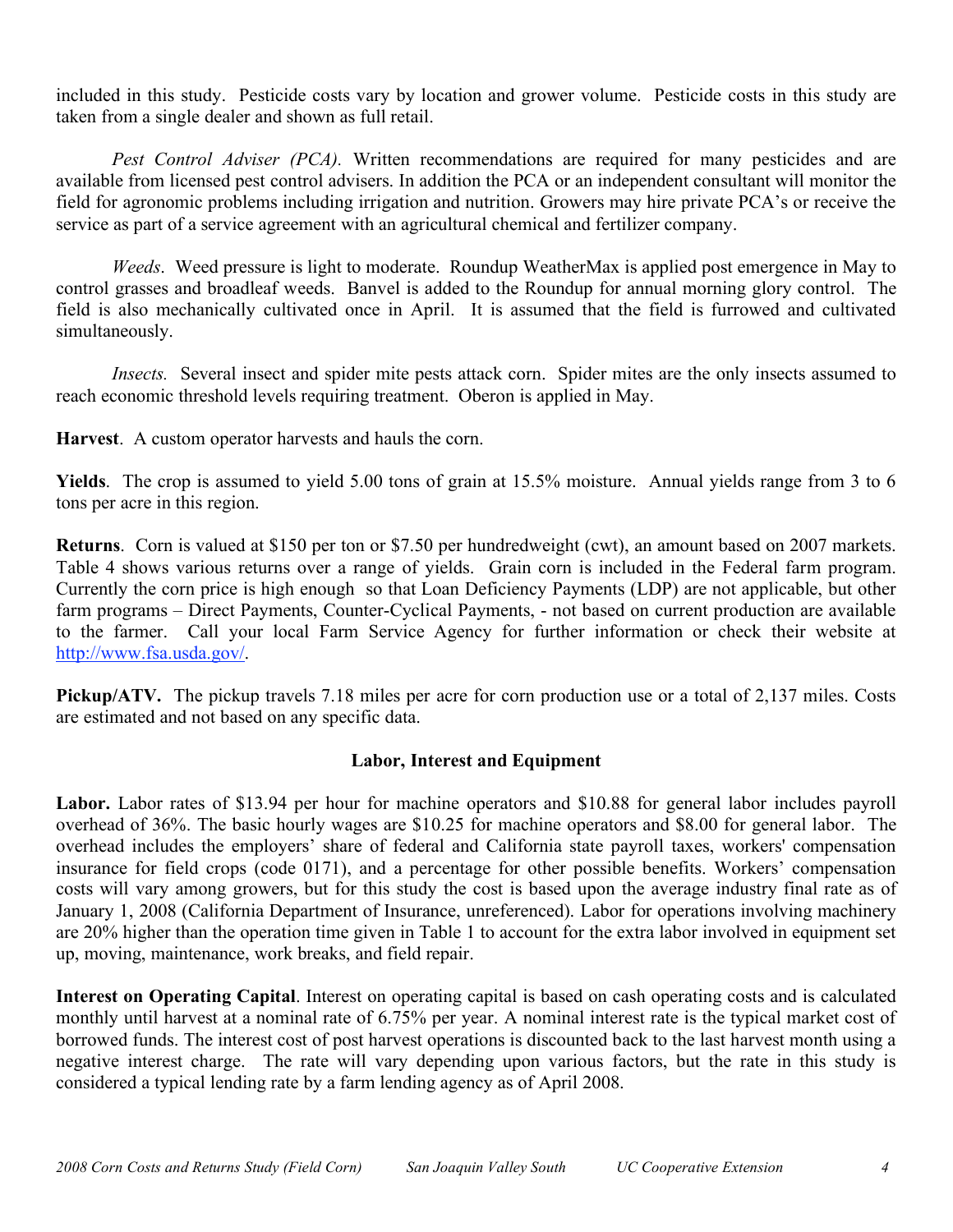**Equipment Operating Costs**. Repair costs are based on purchase price, annual hours of use, total hours of life, and repair coefficients formulated by the American Society of Agricultural Engineers (ASAE). Fuel and lubrication costs are also determined by ASAE equations based on maximum power take off (PTO) horsepower and fuel type. Prices for **on-farm delivery** of diesel and gasoline are \$3.54 (excludes excise taxes) and \$3.57 per gallon, respectively. The fuel prices are the average costs from November 2007 through April 2008 derived from American Automobile Association (AAA) and Energy Information Administration monthly data. The cost includes a 2.25% sales tax for diesel fuel, and federal and excise taxes plus an 8% sales tax on gasoline. The federal and state excise tax on gasoline used on the farm can be refunded for on-farm use when filing your income tax. The fuel, lube, and repair cost per acre for each operation in the "Cost Per Acre to Produce" table is determined by multiplying the total hourly operating cost in the "Hourly Equipment Costs" table for each piece of equipment used from the Operation Time (Hrs/A) column by the hours per acre. Tractor time is 10% higher than implement time for a given operation to account for setup, travel and down time.

**Risk.** Production risks should not be minimized. While this study makes every effort to model a production system based on typical, real world practices, it cannot fully represent financial, agronomic and market risks, which affect the profitability and economic viability of field corn production.

*Crop Insurance.* Crop insurance for grain corn is available and is based on the grower's average yields. The farmer can select the level of coverage from 50 to 75% of average yield and costs will vary depending upon coverage level. Contact the local crop insurance agent for your costs.

#### **Cash Overhead**

Cash overhead consists of various cash expenses paid out during the year that are assigned to the whole farm, not to a particular operation.

**Property Taxes**. Counties charge a base property tax rate of 1% on the assessed value of the property. In some counties special assessment districts exist and charge additional taxes on property including equipment, buildings, and improvements. For this study, county taxes are calculated as 1% of the average value of the property. Average value equals new cost plus salvage value divided by 2 on a per acre basis.

**Insurance.** Insurance for farm investments varies depending on the assets included and the amount of coverage. Property insurance provides coverage for property loss and is charged at 0.74% of the average value of the assets over their useful life. Liability insurance covers accidents on the farm and costs \$1,350 for the entire farm or \$1.135 per acre or \$1.15 per producing acre (1,175 acres).

Land Rent. Land rent for corn in this study is \$175 per acre or \$181 per producing acre (290 acres) and includes the use of the irrigation system and developed wells. The renter pays the district water and pumping costs. Land rents vary depending upon crop, location, and water source.

**Office.** Costs are estimated at \$40 per acre for the ranch and are not based on any specific information, except that there is a cost involved for bookkeeping, payroll, tax preparation, and telephone.

**Investment Repairs**. Annual repairs on investments or capital recovery items that require maintenance are calculated as 2% of the purchase price. Repairs are not calculated for land and establishment costs.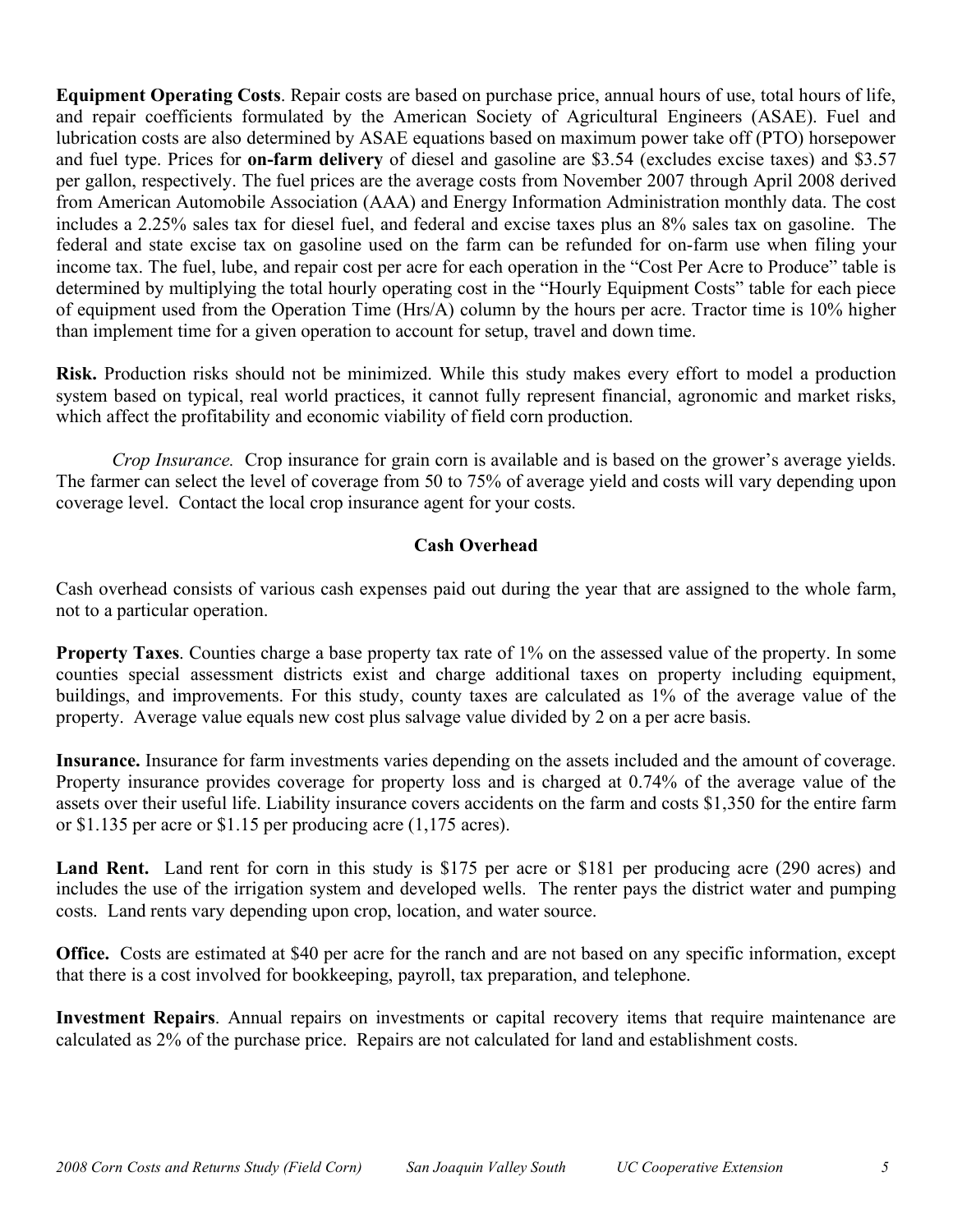#### **Non-Cash Overhead**

Non-cash overhead is calculated as the capital recovery cost for equipment and other farm investments.

**Capital Recovery Costs**. Capital recovery cost is the annual depreciation and interest costs for a capital investment and is the amount of money required each year to recover the difference between the purchase price and salvage value (unrecovered capital). The capital recovery costs are equivalent to the annual payment on a loan for the investment with the down payment equal to the discounted salvage value. This is a more complex method of calculating ownership costs than straight-line depreciation and opportunity costs, but more accurately represents the annual costs of ownership because it takes the time value of money into account (Boehlje and Eidman). The formula for the calculation of the annual capital recovery costs is ((Purchase Price – Salvage Value) x Capital Recovery Factor) + (Salvage Value x Interest Rate).

*Salvage Value*. Salvage value is the estimated value of an investment at the end of its useful life. For farm machinery the value is a percentage of the new cost of the investment (Boehlje and Eidman). The value is calculated from equations developed by ASAE based on equipment type and years of life. The life in years is estimated by dividing the wear out life, as given by ASAE, by the annual hours of use in the operation. For other investments including irrigation systems, buildings, and miscellaneous equipment, the value at the end of its useful life is zero. The salvage value for land is the purchase price because land does not depreciate.

*Capital Recovery Factor*. Capital recovery factor is the amortization factor or annual payment whose present value at compound interest is 1. The amortization factor is a table value that corresponds to the interest rate and equipment life.

*Interest Rate.* The interest rate of 4.25% is used to calculate capital recovery. The rate will vary depending upon size of loan and other lending agency conditions, but is a suggested rate by a farm lending agency in April 2008.

**Tools**. Includes shop equipment/tools and other tools used on the farm and does not recognize any specific inventory.

**Irrigation System**. The irrigation system is included in the rental price.

Land. Land values for row crop land in the region range from \$2,500 per acre to \$20,000 per acre. Prices are affected by location, soil type, and water availability. In this study the grain corn is grown on rented land (see Land Rent).

**Equipment.** Farm equipment is purchased new or used, but the study shows the current purchase price for new equipment. The new purchase price is adjusted to 60% to indicate a mix of new and used equipment. Annual ownership costs for equipment and other investments are shown in the Whole Farm Annual Equipment, Investment, and Business Overhead Costs table. Equipment costs are composed of three parts: non-cash overhead, cash overhead, and operating costs. Both of the overhead factors have been discussed in previous sections. The operating costs consist of repairs, fuel, and lubrication and are discussed under operating costs.

**Table Values.** Due to rounding, the totals may be slightly different from the sum of the components.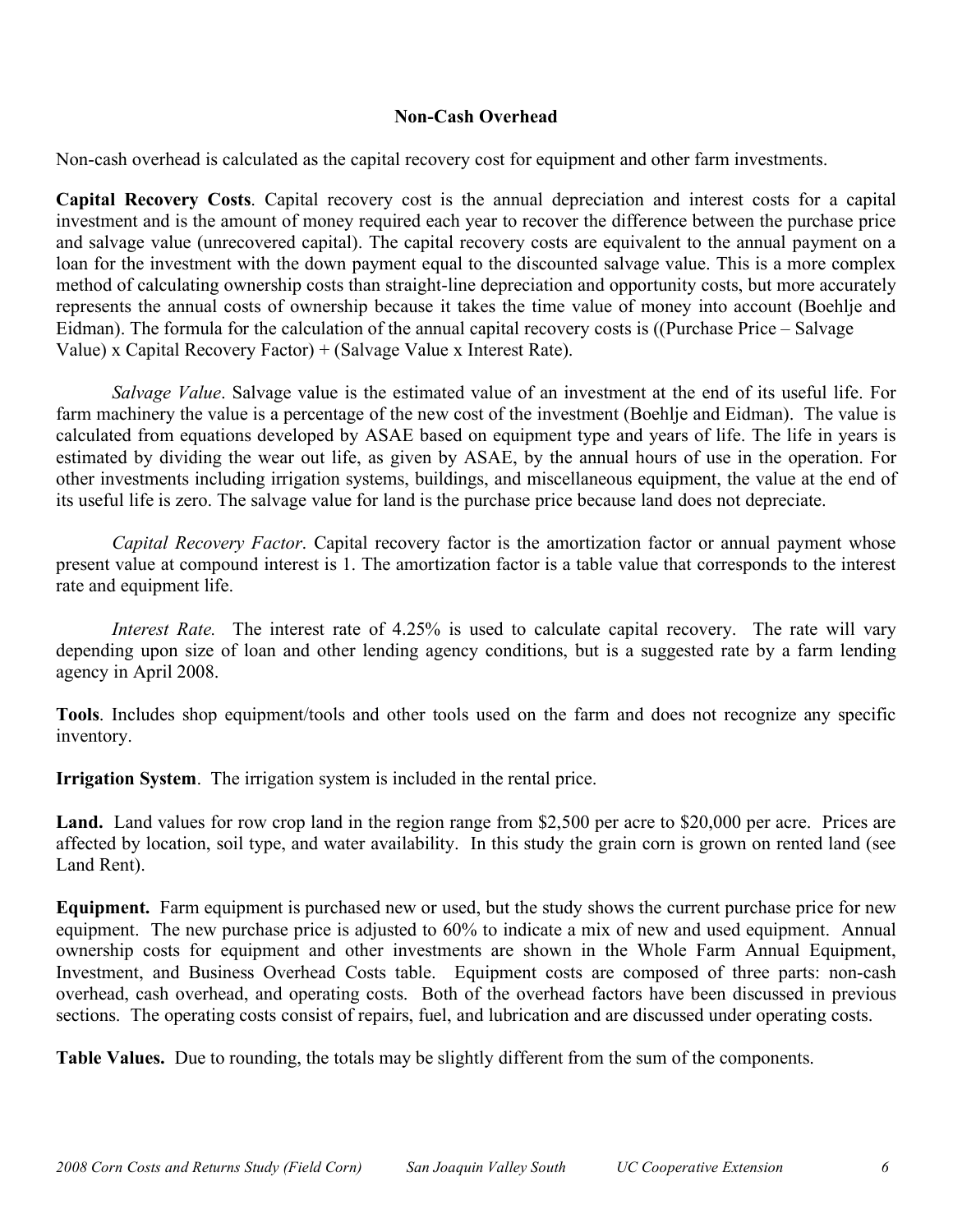#### **REFERENCES**

- American Society of Agricultural Engineers. 1994. *American Society of Agricultural Engineers Standards Yearbook*. Russell H. Hahn and Evelyn E. Rosentreter (eds.) St. Joseph, Missouri. 41st edition.
- American Society of Farm Managers and Rural Appraisers. 2008. *Trends in Agricultural Land & Lease Values*. California Chapter of the American Society of Farms Managers and Rural Appraisers. Woodbridge, CA.
- Boehlje, Michael D., and Vernon R. Eidman. 1984. *Farm Management*. John Wiley and Sons. New York, New York.
- California State Automobile Association. 2008. *Gas Price Averages 2007.* AAA Press Room, San Francisco, CA. Internet accessed April 2008. http://www.csaa.com/portal/site/CSAA
- California State Board of Equalization. *Fuel Tax Division Tax Rates.* Internet accessed April 2008. http://www.boe.ca.gov/sptaxprog/spftdrates.htm
- Energy Information Administration. 2007. *Weekly Retail on Highway Diesel Prices.* Internet accessed April 2008. http://tonto.eix.doe.gov/oog/info/wohdp
- University of California Statewide Integrated Pest Management Program. *UC Pest Management Guidelines, Corn*. 2008. University of California, Davis, CA. http://www.ipm.ucdavis.edu
- Vargas, Ron N, Carol A. Frate, W. Mick Canevari, Marsha Campbell-Mathews, Brian H. Marsh, Karen M. Klonsky, and Richard L. De Moura. 2003. Sample Cost To Produce Field Corn, San Joaquin Valley.<br>UC Cooperative Extension. De

For information concerning the above or other University of California publications, contact UC DANR Communications Services at 1-800-994-8849, online at http://danrcs.ucdavis.edu/ or your local county UC Cooperative Extension office.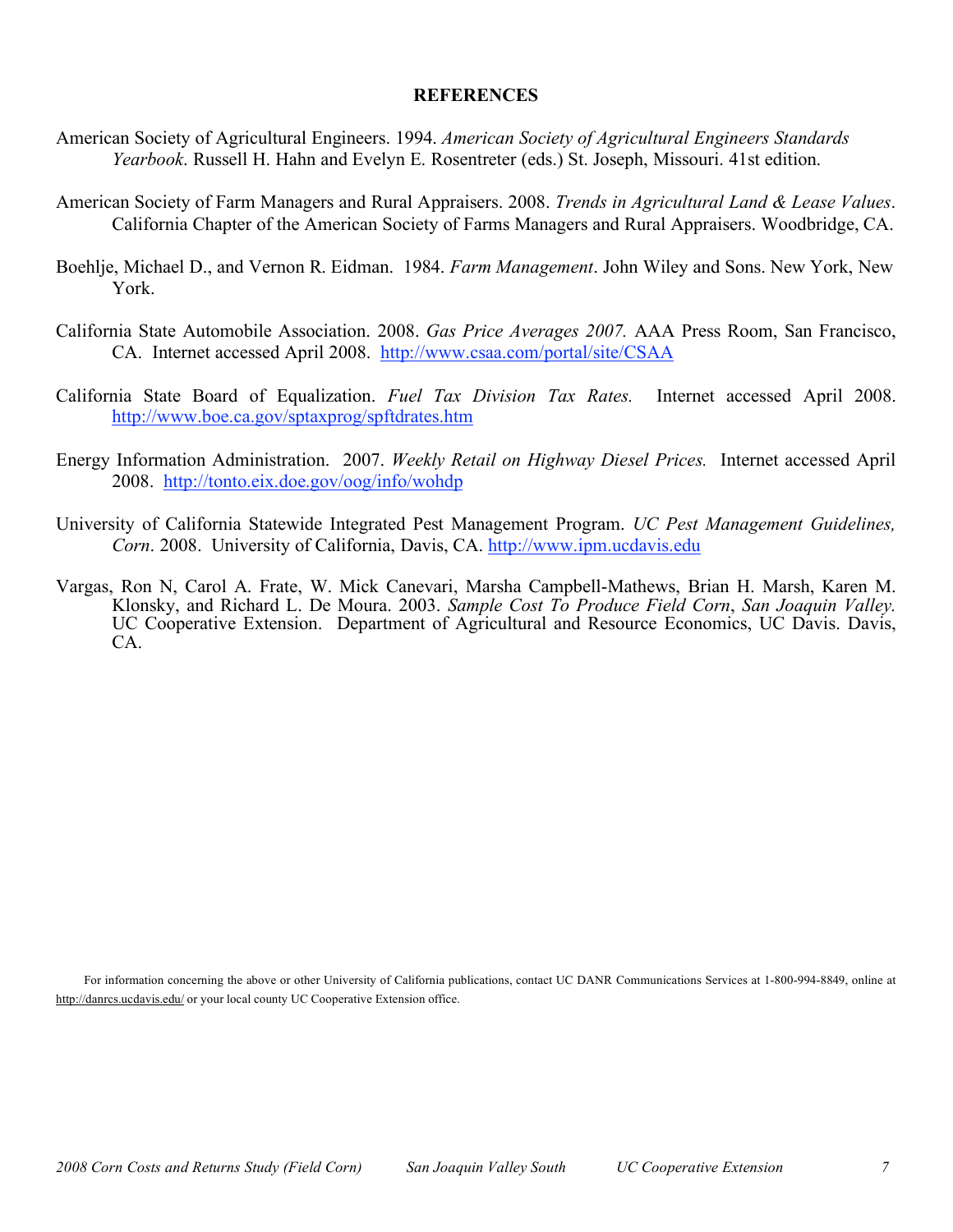#### UC COOPERATIVE EXTENSION **Table 1. COSTS PER ACRE to PRODUCE GRAIN CORN** SAN JOAQUIN VALLEY 2008

|                                              | Operation<br>Cash and Labor Cost per acre |                  |                  |                  |                  |                  |      |
|----------------------------------------------|-------------------------------------------|------------------|------------------|------------------|------------------|------------------|------|
|                                              | Time                                      |                  | Labor Fuel, Lube | Material         | Custom/          | Total            | Your |
| Operation                                    | (Hrs/A)                                   | Cost             | & Repairs        | Cost             | Rent             | Cost             | Cost |
| Cultural:                                    |                                           |                  |                  |                  |                  |                  |      |
| Land Prep: Subsoil/Rip 2X                    | 0.80                                      | 13               | 54               | $\boldsymbol{0}$ | $\boldsymbol{0}$ | 67               |      |
| Land Prep: Disc Stubble 2X                   | 0.28                                      | 5                | 21               | $\mathbf{0}$     | $\mathbf{0}$     | 25               |      |
| Land Prep: Landplane 2X                      | 0.30                                      | 5                | 13               | $\theta$         | $\theta$         | 18               |      |
| Land Prep: List Beds                         | 0.15                                      | $\overline{2}$   | 6                | $\mathbf{0}$     | $\overline{0}$   | 8                |      |
| Land Prep: Shape Beds                        | 0.15                                      | $\overline{c}$   | 6                | $\mathbf{0}$     | $\overline{0}$   | 8                |      |
| Irrigate: Make Borders                       | 0.08                                      | $\mathbf{1}$     | 3                | $\mathbf{0}$     | $\overline{0}$   | 5                |      |
| Irrigate: Pre-irrigate                       | 0.20                                      | $\overline{c}$   | $\mathbf{0}$     | 37               | $\overline{0}$   | 39               |      |
| Irrigate: Knock Down Border                  | 0.08                                      | $\mathbf{1}$     | 3                | $\boldsymbol{0}$ | $\boldsymbol{0}$ | $\overline{4}$   |      |
| Plant/Fertilize: (10-34-0)                   | 0.21                                      | 4                | 16               | 169              | $\theta$         | 189              |      |
| Weed: Cultivate                              | 0.25                                      | 4                | $\overline{7}$   | $\mathbf{0}$     | $\mathbf{0}$     | 11               |      |
| Weed: Postemergence (Roundup, Banvel)        | 0.13                                      | $\overline{2}$   | 5                | 35               | $\mathbf{0}$     | 42               |      |
| Fertilize: Custom (UN32)                     | 0.00                                      | $\mathbf{0}$     | $\mathbf{0}$     | 135              | 10               | 145              |      |
| Insect: Mites (Oberon)                       | 0.13                                      | $\overline{2}$   | 5                | 35               | $\boldsymbol{0}$ | 42               |      |
| Irrigate: (water $&$ labor)                  | 1.75                                      | 19               | $\boldsymbol{0}$ | 165              | $\boldsymbol{0}$ | 184              |      |
| Fertilize: Water Run (UN32)                  | 0.00                                      | $\mathbf{0}$     | $\mathbf{0}$     | 81               | $\mathbf{0}$     | 81               |      |
| Pickup Truck Use                             | 0.24                                      | $\overline{4}$   | 3                | $\mathbf{0}$     | $\mathbf{0}$     | $\overline{7}$   |      |
| TOTAL CULTURAL COSTS                         | 4.75                                      | 68               | 138              | 653              | 10               | 869              |      |
| Harvest:                                     |                                           |                  |                  |                  |                  |                  |      |
| Harvest: Combine (custom)                    | 0.00                                      | $\boldsymbol{0}$ | $\boldsymbol{0}$ | $\boldsymbol{0}$ | 70               | 70               |      |
| Haul                                         | 0.00                                      | $\overline{0}$   | $\mathbf{0}$     | $\mathbf{0}$     | 35               | 35               |      |
| TOTAL HARVEST COSTS                          | 0.00                                      | $\overline{0}$   | $\boldsymbol{0}$ | $\overline{0}$   | 105              | 105              |      |
| Interest on operating capital $\omega$ 6.75% |                                           |                  |                  |                  |                  | 27               |      |
| TOTAL OPERATING COSTS/ACRE                   |                                           | 68               | 138              | 653              | 115              | 1,002            |      |
| <b>CASH OVERHEAD:</b>                        |                                           |                  |                  |                  |                  |                  |      |
| Office Expense                               |                                           |                  |                  |                  |                  | 40               |      |
| Liability Insurance                          |                                           |                  |                  |                  |                  | $\mathbf{1}$     |      |
| Land Rent                                    |                                           |                  |                  |                  |                  | 181              |      |
| Property Taxes                               |                                           |                  |                  |                  |                  | $\overline{2}$   |      |
| Property Insurance                           |                                           |                  |                  |                  |                  | $\overline{c}$   |      |
| <b>Investment Repairs</b>                    |                                           |                  |                  |                  |                  | $\overline{c}$   |      |
| TOTAL CASH OVERHEAD COSTS                    |                                           |                  |                  |                  |                  | 228              |      |
| TOTAL CASH COSTS/ACRE                        |                                           |                  |                  |                  |                  | 1,230            |      |
| <b>NON-CASH OVERHEAD:</b>                    |                                           | Per Producing    |                  | Annual Cost      |                  |                  |      |
|                                              |                                           | Acre             |                  | Capital Recovery |                  |                  |      |
| <b>Fuel Tanks</b>                            |                                           | 6                |                  | $\boldsymbol{0}$ |                  | $\boldsymbol{0}$ |      |
| Shop Building                                |                                           | 68               |                  | $\overline{4}$   |                  | $\overline{4}$   |      |
| Shop Tools                                   |                                           | 13               |                  | $\mathbf{1}$     |                  | $\mathbf{1}$     |      |
| Equipment                                    |                                           | 299              |                  | 31               |                  | 31               |      |
| TOTAL NON-CASH OVERHEAD COSTS                |                                           | 385              |                  | 37               |                  | 37               |      |
| TOTAL COSTS/ACRE                             |                                           |                  |                  |                  |                  | 1,266            |      |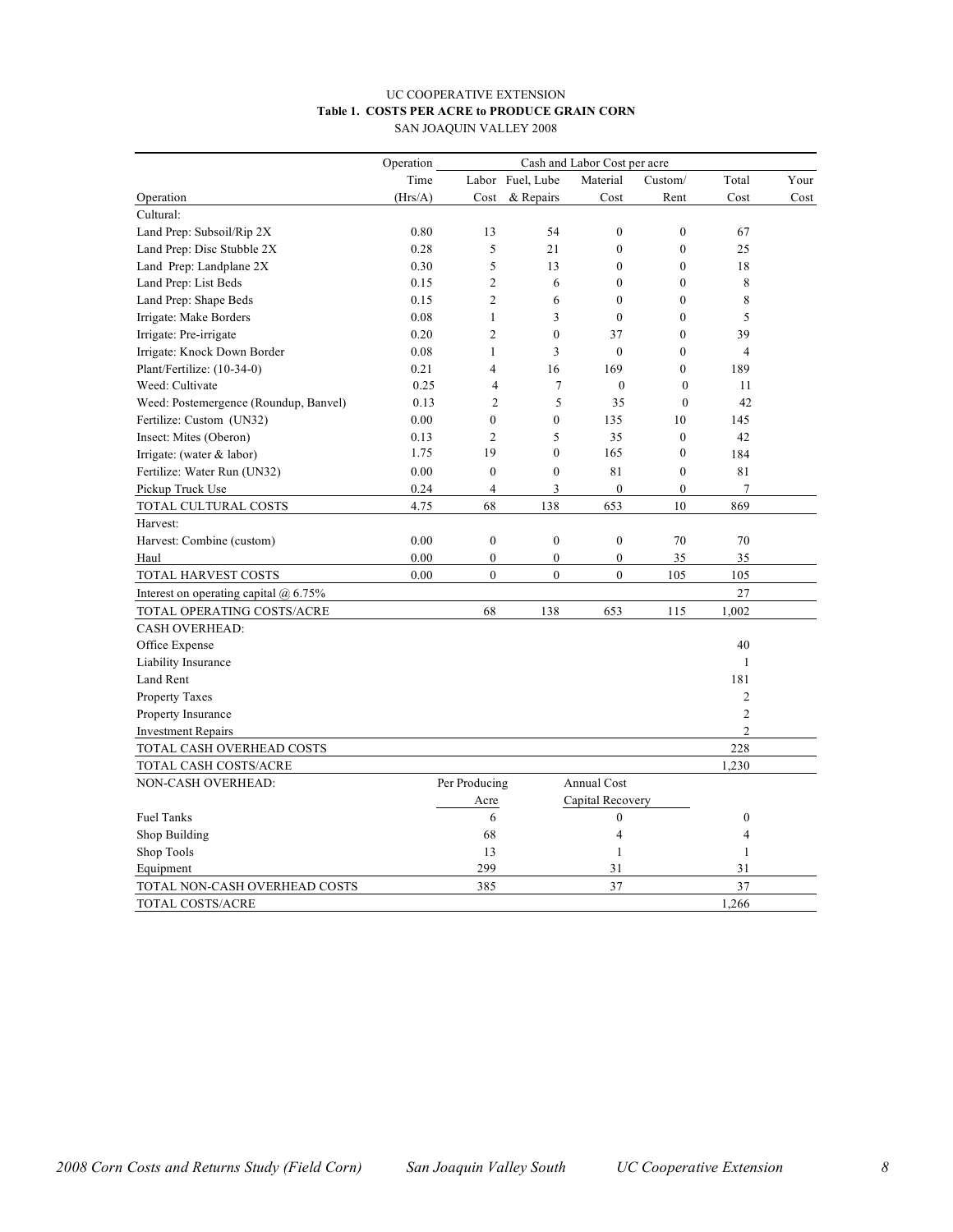#### UC COOPERATIVE EXTENSION **Table 2. COSTS AND RETURNS PER ACRE to PRODUCE GRAIN CORN** SAN JOAQUIN VALLEY 2008

|                                            | Quantity/ |                 | Price or  | Value or         | Your |
|--------------------------------------------|-----------|-----------------|-----------|------------------|------|
|                                            | Acre      | Unit            | Cost/Unit | Cost/Acre        | Cost |
| <b>GROSS RETURNS</b>                       |           |                 |           |                  |      |
| Field Corn for Grain                       | 5.00      | ton             | 150.00    | 750              |      |
| OPERATING COSTS                            |           |                 |           |                  |      |
| Irrigation:                                |           |                 |           |                  |      |
| Water-Preirrigation                        | 8.00      | acin            | 4.58      | 37               |      |
| Water-Season                               | 36.00     | acin            | 4.58      | 165              |      |
| Seed:                                      |           |                 |           |                  |      |
| Corn Seed (Roundup Ready)                  | 33.00     | thou            | 1.80      | 59               |      |
| Fertilizer:                                |           |                 |           |                  |      |
| $10 - 34 - 0$                              | 200.00    | 1b              | 0.55      | 110              |      |
| $UN-32$                                    | 240.00    | lb <sub>N</sub> | 0.90      | 216              |      |
| Herbicide:                                 |           |                 |           |                  |      |
| Roundup WeatherMax                         | 28.00     | floz            | 0.83      | 23               |      |
| Banvel                                     | 0.50      | pint            | 15.25     | 8                |      |
| <b>Custom:</b>                             |           |                 |           |                  |      |
| Ground Application                         | 1.00      | acre            | 10.00     | 10               |      |
| Harvest for Grain                          | 5.00      | ton             | 14.00     | 70               |      |
| Haul Local                                 | 100.00    | cwt             | 0.35      | 35               |      |
| <b>Insecticide:</b>                        |           |                 |           |                  |      |
| Oberon 2SC                                 | 8.00      | floz            | 4.40      | 35               |      |
| Labor (machine)                            | 3.36      | hrs             | 13.94     | 47               |      |
| Labor (non-machine)                        | 1.95      | hrs             | 10.88     | 21               |      |
| Fuel - Gas                                 | 0.60      | gal             | 3.57      | $\overline{c}$   |      |
| Fuel - Diesel                              | 27.91     | gal             | 3.54      | 99               |      |
| Lube                                       |           |                 |           | 15               |      |
| Machinery repair                           |           |                 |           | 22               |      |
| Interest on operating $\omega$ 6.75%       |           |                 |           | 27               |      |
| TOTAL OPERATING COSTS/ACRE                 |           |                 |           | 1,002            |      |
| NET RETURNS ABOVE OPERATING COSTS          |           |                 |           | $-252$           |      |
| <b>CASH OVERHEAD COSTS:</b>                |           |                 |           |                  |      |
| Office Expense                             |           |                 |           | 40               |      |
| Liability Insurance                        |           |                 |           | $\mathbf{1}$     |      |
| Land Rent                                  |           |                 |           | 181              |      |
| <b>Property Taxes</b>                      |           |                 |           | $\overline{2}$   |      |
| Property Insurance                         |           |                 |           | $\overline{c}$   |      |
| <b>Investment Repairs</b>                  |           |                 |           | $\overline{c}$   |      |
| TOTAL CASH OVERHEAD COSTS/ACRE             |           |                 |           | 228              |      |
| TOTAL CASH COSTS/ACRE                      |           |                 |           | 1,229            |      |
| NON-CASH OVERHEAD COSTS (Capital Recovery) |           |                 |           |                  |      |
| <b>Fuel Tanks</b>                          |           |                 |           | $\boldsymbol{0}$ |      |
| Shop Building                              |           |                 |           | $\overline{4}$   |      |
| Shop Tools                                 |           |                 |           | 1                |      |
| Equipment                                  |           |                 |           | 31               |      |
| TOTAL NON-CASH OVERHEAD COSTS/ACRE         |           |                 |           | 37               |      |
| TOTAL COSTS/ACRE                           |           |                 |           | 1,266            |      |
| NET RETURNS ABOVE TOTAL COSTS              |           |                 |           | $-516$           |      |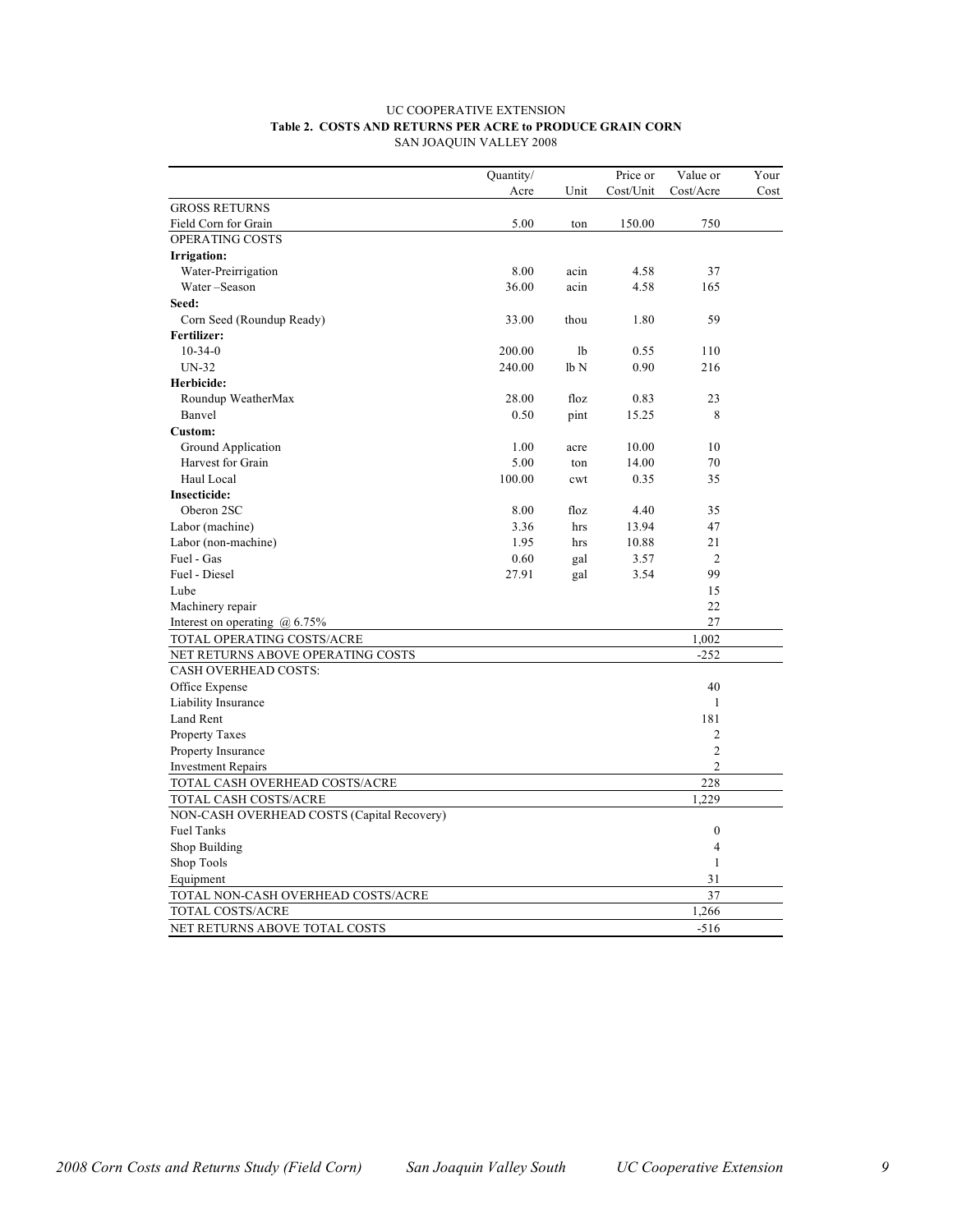#### UC COOPERATIVE EXTENSION **Table 3. MONTHLY CASH COSTS PER ACRE to PRODUCE GRAIN CORN** SAN JOAQUIN VALLEY 2008

| Beginning JAN 08                        | <b>JAN</b>       |                  | FEB MAR          |                  | APR MAY          | <b>JUN</b>       |                  | JUL AUG          | <b>SEP</b>       |                  | OCT NOV          | <b>DEC</b>       | <b>TOTAL</b>    |
|-----------------------------------------|------------------|------------------|------------------|------------------|------------------|------------------|------------------|------------------|------------------|------------------|------------------|------------------|-----------------|
| Ending DEC 08                           | 08               | 08               | 08               | 08               | 08               | 08               | 08               | 08               | 08               | 08               | 08               | 08               |                 |
| Land Prep: Chisel 2X                    | 67               |                  |                  |                  |                  |                  |                  |                  |                  |                  |                  |                  | 67              |
| Land Prep: Disc Stubble 2X              |                  |                  | 25               |                  |                  |                  |                  |                  |                  |                  |                  |                  | 25              |
| Land Prep: Landplane 2X                 |                  |                  | 18               |                  |                  |                  |                  |                  |                  |                  |                  |                  | 18              |
| Land Prep: List Beds                    |                  |                  | 8                |                  |                  |                  |                  |                  |                  |                  |                  |                  | 8               |
| Land Prep: Shape Beds                   |                  |                  | 8                |                  |                  |                  |                  |                  |                  |                  |                  |                  | 8               |
| Irrigate: Make Borders                  |                  |                  | $\overline{2}$   |                  | 2                |                  |                  |                  |                  |                  |                  |                  | $\overline{4}$  |
| Irrigate: Pre-irrigate                  |                  |                  | 39               |                  |                  |                  |                  |                  |                  |                  |                  |                  | 39              |
| Irrigate: Knock Down Borders            |                  |                  | $\overline{2}$   |                  |                  |                  |                  | $\overline{c}$   |                  |                  |                  |                  | $\overline{4}$  |
| Plant/Fertilize: (10-34-0)              |                  |                  | 189              |                  |                  |                  |                  |                  |                  |                  |                  |                  | 189             |
| Weed: Cultivate                         |                  |                  |                  | 11               |                  |                  |                  |                  |                  |                  |                  |                  | 11              |
| Weed: Postemergence (Roundup, Banvel)   |                  |                  |                  |                  | 36               |                  |                  |                  |                  |                  |                  |                  | 36              |
| Fertilize: Custom (UN32)                |                  |                  |                  |                  | 145              |                  |                  |                  |                  |                  |                  |                  | 145             |
| Insects: Mites (Oberon)                 |                  |                  |                  |                  | 42               |                  |                  |                  |                  |                  |                  |                  | 42              |
| Irrigate: (water $&$ labor)             |                  |                  |                  |                  | 21               | 60               | 60               | 42               |                  |                  |                  |                  | 184             |
| Fertilize: Water Run (UN32)             |                  |                  |                  |                  |                  | 54               | 27               |                  |                  |                  |                  |                  | 81              |
| Pickup Truck Use                        |                  |                  |                  |                  |                  | 1                | 1                |                  |                  |                  |                  |                  | $7\phantom{.0}$ |
| TOTAL CULTURAL COSTS                    | 68               | $\mathbf{1}$     | 292              | 11               | 247              | 115              | 88               | 45               | 1                | $\mathbf{1}$     | $\mathbf{1}$     | $\mathbf{1}$     | 869             |
| Harvest:                                |                  |                  |                  |                  |                  |                  |                  |                  |                  |                  |                  |                  |                 |
| Harvest: Combine (custom)               |                  |                  |                  |                  |                  |                  |                  |                  | 70               |                  |                  |                  | 70              |
| Haul                                    |                  |                  |                  |                  |                  |                  |                  |                  | 35               |                  |                  |                  | 35              |
| TOTAL HARVEST COSTS                     |                  |                  |                  |                  |                  |                  |                  |                  | 105              |                  |                  |                  | 105             |
| Interest on operating capital $@$ 6.75% | $\boldsymbol{0}$ | $\boldsymbol{0}$ | $\overline{c}$   | $\overline{c}$   | 3                | $\overline{4}$   | 5                | 5                | 5                | $\mathbf{0}$     | $\overline{0}$   | $\boldsymbol{0}$ | 27              |
| TOTAL OPERATING COSTS/ACRE              | 68               | $\mathbf{1}$     | 294              | 13               | 251              | 119              | 93               | 50               | 111              |                  |                  | 1                | 1,002           |
| <b>OVERHEAD:</b>                        |                  |                  |                  |                  |                  |                  |                  |                  |                  |                  |                  |                  |                 |
| Office Expense                          | $\overline{4}$   | 4                | 4                | 4                | 4                | $\overline{4}$   | $\overline{4}$   | 4                | $\overline{4}$   |                  |                  |                  | 40              |
| Liability Insurance                     |                  |                  | 1                |                  |                  |                  |                  |                  |                  |                  |                  |                  | -1              |
| Land Rent                               |                  |                  |                  |                  |                  |                  |                  |                  | 181              |                  |                  |                  | 181             |
| Property Taxes                          |                  | $\mathbf{1}$     |                  |                  |                  |                  | 1                |                  |                  |                  |                  |                  | 2               |
| Property Insurance                      |                  | $\overline{2}$   |                  |                  |                  |                  |                  |                  |                  |                  |                  |                  | $\overline{2}$  |
| <b>Investment Repairs</b>               | $\boldsymbol{0}$ | $\boldsymbol{0}$ | $\boldsymbol{0}$ | $\boldsymbol{0}$ | $\boldsymbol{0}$ | $\boldsymbol{0}$ | $\boldsymbol{0}$ | $\boldsymbol{0}$ | $\boldsymbol{0}$ | $\boldsymbol{0}$ | $\boldsymbol{0}$ | $\boldsymbol{0}$ | 2               |
| TOTAL CASH OVERHEAD COSTS               | 5                | $\tau$           | 6                | $\mathfrak s$    | 5                | 5                | 6                | 5                | 186              | $\boldsymbol{0}$ | $\boldsymbol{0}$ | $\boldsymbol{0}$ | 228             |
| TOTAL CASH COSTS/ACRE                   | 73               | 8                | 300              | 18               | 255              | 124              | 98               | 54               | 297              | 1                | $\mathbf{1}$     | $\mathbf{1}$     | 1,229           |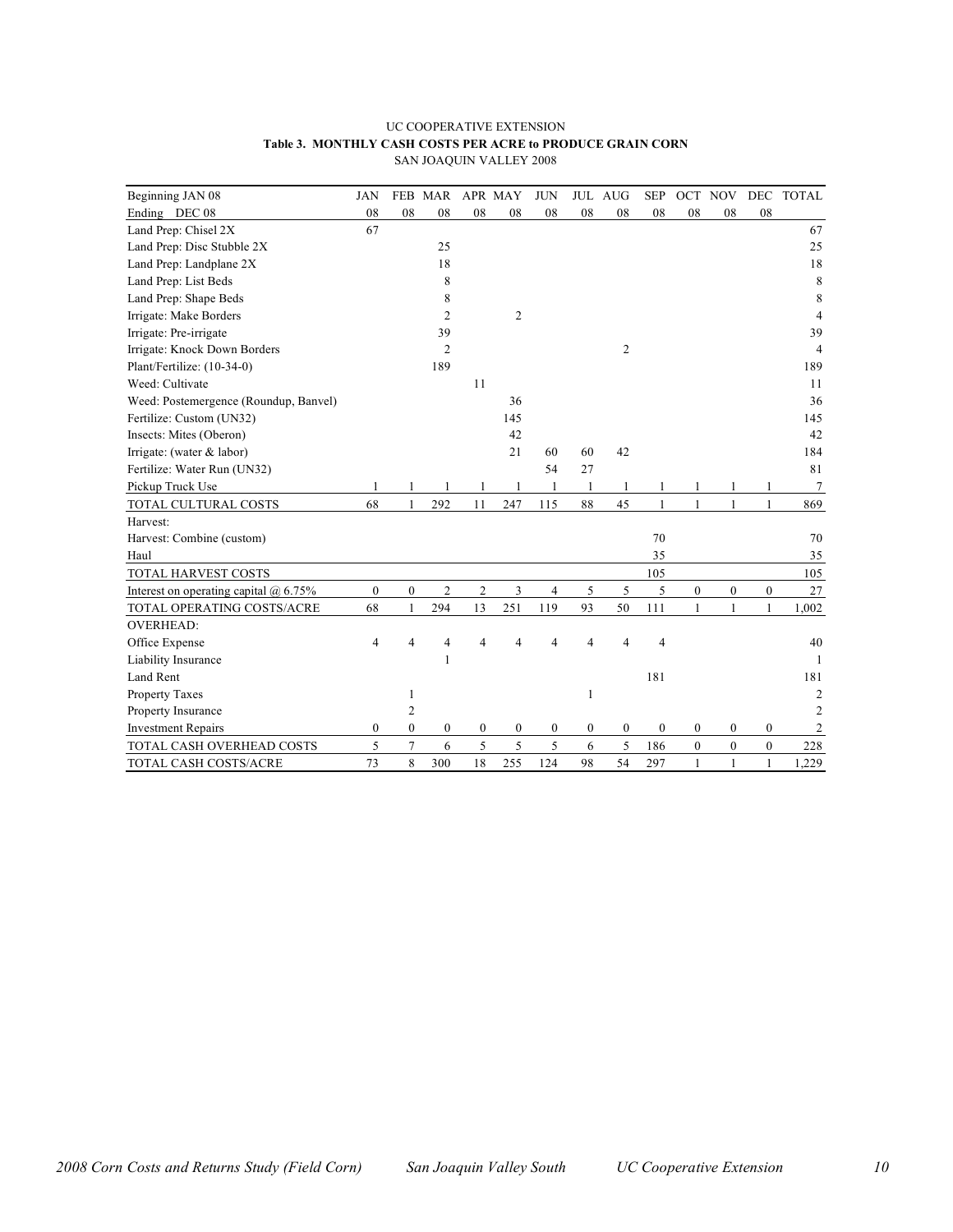#### UC COOPERATIVE EXTENSION **Table 4 RANGING ANALYSIS** SAN JOAQUIN VALLEY 2008

#### COSTS PER ACRE AT VARYING YIELD TO PRODUCE GRAIN CORN

|                                              |       |       |       | YIELD (ton/acre) |       |       |       |
|----------------------------------------------|-------|-------|-------|------------------|-------|-------|-------|
|                                              | 3.50  | 4.00  | 4.50  | 5.00             | 5.50  | 6.00  | 6.50  |
| <b>OPERATING COSTS:</b>                      |       |       |       |                  |       |       |       |
| Cultural Cost                                | 869   | 869   | 869   | 869              | 869   | 869   | 869   |
| Harvest Cost (combine & haul)                | 73    | 84    | 94    | 105              | 116   | 126   | 136   |
| Interest on operating capital $\omega$ 6.75% | 27    | 27    | 28    | 28               | 28    | 28    | 28    |
| <b>TOTAL OPERATING COSTS/acre</b>            | 969   | 980   | 991   | 1,002            | 1,013 | 1,023 | 1,033 |
| <b>Total Operating Cost/ton</b>              | 277   | 245   | 220   | 200              | 184   | 171   | 159   |
| <b>CASH OVERHEAD COSTS</b>                   | 228   | 228   | 228   | 228              | 228   | 228   | 228   |
| <b>TOTAL CASH COSTS/acre</b>                 | 1,197 | 1,208 | 1,219 | 1,230            | 1,241 | 1,251 | 1,261 |
| <b>Total Cash Costs/ton</b>                  | 342   | 302   | 271   | 246              | 226   | 209   | 194   |
| NON-CASH OVERHEAD COSTS                      | 37    | 37    | 37    | 37               | 37    | 37    | 37    |
| TOTAL COSTS/acre                             | 1,234 | 1,245 | 1,256 | 1,267            | 1,278 | 1,288 | 1,298 |
| <b>Total Costs/ton</b>                       | 353   | 311   | 279   | 253              | 232   | 215   | 200   |

#### NET RETURNS PER ACRE ABOVE OPERATING COSTS

| <b>PRICE</b> |        |        |        | YIELD (ton/acre) |        |        |        |
|--------------|--------|--------|--------|------------------|--------|--------|--------|
| $S$ /ton     | 3.50   | 4.00   | 4.50   | 5.00             | 5.50   | 6.00   | 6.50   |
| 110.00       | $-584$ | $-540$ | -496   | $-452$           | $-408$ | $-363$ | $-318$ |
| 130.00       | $-514$ | $-460$ | $-406$ | $-352$           | $-298$ | $-243$ | $-188$ |
| 150.00       | $-444$ | $-380$ | $-316$ | $-252$           | $-188$ | $-123$ | $-58$  |
| 170.00       | $-374$ | $-300$ | $-226$ | $-152$           | $-78$  | $-3$   | 72     |
| 190.00       | $-304$ | $-220$ | $-136$ | $-52$            | 32     | 117    | 202    |
| 210.00       | $-234$ | $-140$ | $-46$  | 48               | 142    | 237    | 332    |
| 230.00       | $-164$ | $-60$  | 44     | 148              | 252    | 357    | 462    |
| 250.00       | $-94$  | 20     | 134    | 248              | 362    | 477    | 592    |

#### NET RETURNS PER ACRE ABOVE CASH COST

| <b>PRICE</b>                  | YIELD (ton/acre) |        |        |        |        |        |        |  |  |  |  |
|-------------------------------|------------------|--------|--------|--------|--------|--------|--------|--|--|--|--|
| $\frac{\text{S}}{\text{ton}}$ | 3.50             | 4.00   | 4.50   | 5.00   | 5.50   | 6.00   | 6.50   |  |  |  |  |
| 110.00                        | $-812$           | $-768$ | $-724$ | $-680$ | $-636$ | $-591$ | $-546$ |  |  |  |  |
| 130.00                        | $-742$           | $-688$ | $-634$ | $-580$ | $-526$ | $-471$ | $-416$ |  |  |  |  |
| 150.00                        | $-672$           | $-608$ | $-544$ | $-480$ | $-416$ | $-351$ | $-286$ |  |  |  |  |
| 170.00                        | $-602$           | $-528$ | $-454$ | $-380$ | $-306$ | $-231$ | $-156$ |  |  |  |  |
| 190.00                        | $-532$           | $-448$ | $-364$ | $-280$ | $-196$ | $-111$ | $-26$  |  |  |  |  |
| 210.00                        | $-462$           | $-368$ | $-274$ | $-180$ | $-86$  | 9      | 104    |  |  |  |  |
| 230.00                        | $-392$           | $-288$ | $-184$ | $-80$  | 24     | 129    | 234    |  |  |  |  |
| 250.00                        | $-322$           | $-208$ | $-94$  | 20     | 134    | 249    | 364    |  |  |  |  |

#### NET RETURNS PER ACRE ABOVE TOTAL COST

| <b>PRICE</b>                  |        |        |        | YIELD (ton/acre) |        |        |        |
|-------------------------------|--------|--------|--------|------------------|--------|--------|--------|
| $\frac{\text{S}}{\text{ton}}$ | 3.50   | 4.00   | 4.50   | 5.00             | 5.50   | 6.00   | 6.50   |
| 110.00                        | $-849$ | $-805$ | $-761$ | $-717$           | $-673$ | $-628$ | $-583$ |
| 130.00                        | -779   | $-725$ | $-671$ | $-617$           | $-563$ | $-508$ | $-453$ |
| 150.00                        | $-709$ | $-645$ | $-581$ | $-517$           | $-453$ | $-388$ | $-323$ |
| 170.00                        | $-639$ | $-565$ | $-491$ | $-417$           | $-343$ | $-268$ | $-193$ |
| 190.00                        | $-569$ | $-485$ | $-401$ | $-317$           | $-233$ | $-148$ | $-63$  |
| 210.00                        | $-499$ | $-405$ | $-311$ | $-217$           | $-123$ | $-28$  | 67     |
| 230.00                        | $-429$ | $-325$ | $-221$ | $-117$           | $-13$  | 92     | 197    |
| 250.00                        | $-359$ | $-245$ | $-131$ | $-17$            | 97     | 212    | 327    |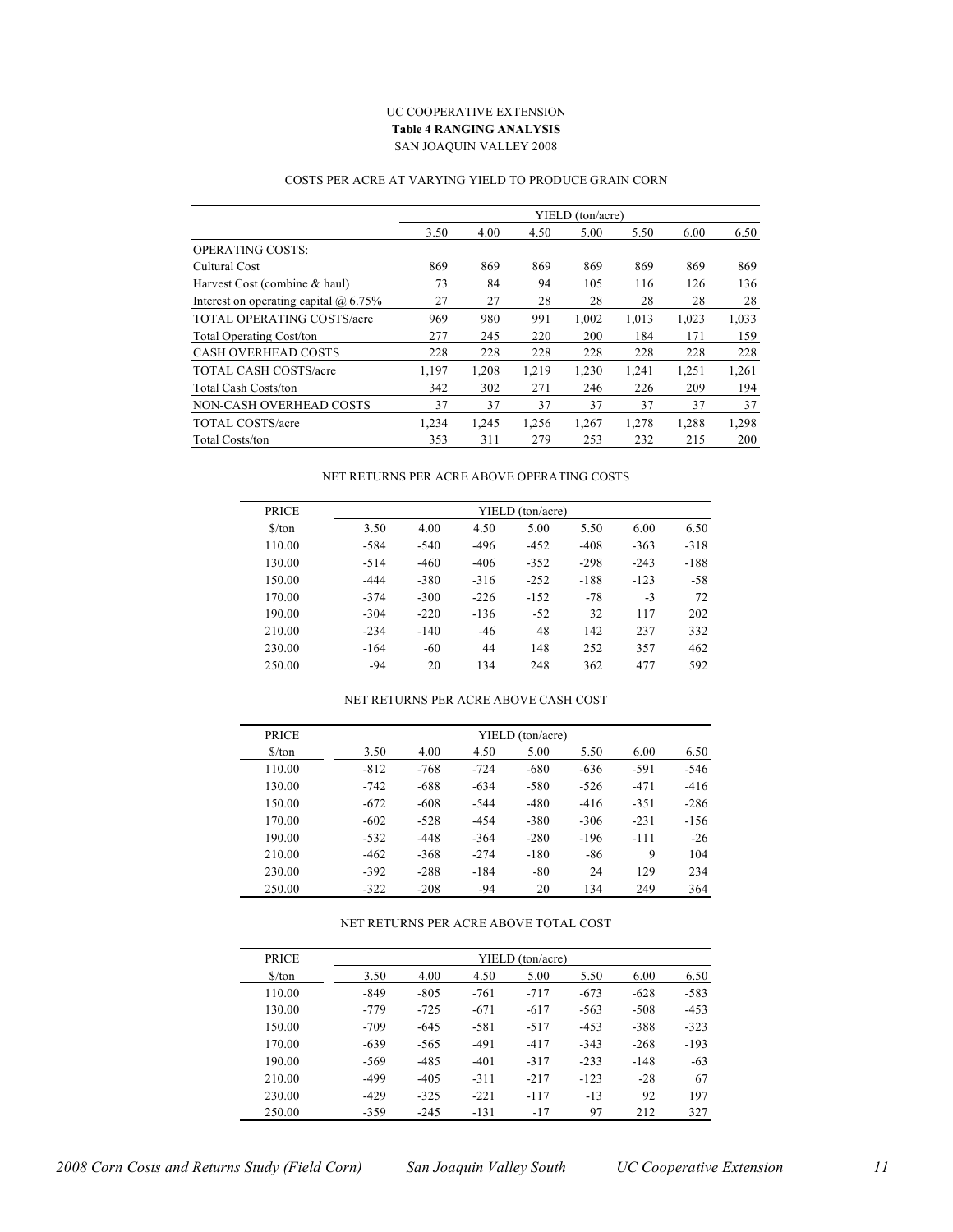#### UC COOPERATIVE EXTENSION **Table 5. WHOLE FARM ANNUAL EQUIPMENT, INVESTMENT, and BUSINESS OVERHEAD COSTS** SAN JOAQUIN VALLEY 2008

#### ANNUAL EQUIPMENT COSTS

|    |                          |         |              |         |          | Cash Overhead |       |        |
|----|--------------------------|---------|--------------|---------|----------|---------------|-------|--------|
|    |                          |         | Yrs          | Salvage | Capital  | Insur-        |       |        |
| Yr | Description              | Price   | Life         | Value   | Recovery | ance          | Taxes | Total  |
| 08 | 125HP 2WD Tractor        | 108,450 | 10           | 32,034  | 10,900   | 520           | 702   | 12,123 |
| 08 | 230HP Trac Tractor       | 206,704 | 10           | 61,057  | 20,776   | 991           | 1,339 | 23,106 |
| 08 | 90HP 2WD Tractor         | 72,759  | 10           | 21,492  | 7,313    | 349           | 471   | 8,133  |
| 08 | Bed Shaper-8 Row 20'     | 1,500   | 12           | 208     | 149      | 6             | 9     | 163    |
| 08 | Cult-Rolling-8Row 20'    | 11,380  | 10           | 2,012   | 1,255    | 50            | 67    | 1,371  |
| 08 | Disc - Border            | 2,150   | 20           | 112     | 158      | 8             | 11    | 178    |
| 08 | Disc - Stubble 18'       | 42,000  | 10           | 7,427   | 4,631    | 183           | 247   | 5,061  |
| 08 | Lister-8 Row 20'         | 5,500   | 12           | 762     | 545      | 23            | 31    | 599    |
| 08 | Pickup 1/2 Ton           | 28,000  | 5            | 12,549  | 4,028    | 150           | 203   | 4,381  |
| 08 | Planter-Precision 20'    | 28,000  | 10           | 4,952   | 3,088    | 122           | 165   | 3,374  |
| 08 | Rear Blade - 10'         | 3,600   | 18           | 240     | 281      | 14            | 19    | 314    |
| 08 | Saddle Tank 300 Gal      | 3,218   | 10           | 309     | 279      | 13            | 18    | 310    |
| 08 | Spray Boom - 20'         | 1,850   | 10           | 327     | 204      | 8             | 11    | 223    |
| 08 | Subsoiler - V Ripper 10' | 6,723   | 5            | 2,190   | 1,118    | 33            | 45    | 1,196  |
| 08 | Triplane 16'             | 22,500  | 15           | 2,160   | 1,953    | 91            | 123   | 2,168  |
|    | <b>TOTAL</b>             | 544,334 |              | 147,831 | 56,679   | 2,561         | 3,461 | 62,701 |
|    | 60% of New Cost*         | 326,600 | $\mathbf{0}$ | 88,699  | 34,008   | 1,537         | 2,077 | 37,621 |

\*Used to reflect a mix of new and used equipment

#### ANNUAL INVESTMENT COSTS

|                          |         |      |         |          | Cash Overhead |       |         |       |
|--------------------------|---------|------|---------|----------|---------------|-------|---------|-------|
|                          |         | Yrs  | Salvage | Capital  | Insur-        |       |         |       |
| Description              | Price   | Life | Value   | Recovery | ance          | Taxes | Repairs | Total |
| Fuel Tanks-Above Ground  | 6.514   | 20   | 250     | 482      | 25            | 34    | 130     | 671   |
| Shop Building, 2400 sqft | 80,000  | 20   |         | 4.768    | 296           | 400   | 1.600   | 7,064 |
| Shop Tools               | 15.000  | 20   | 600     | 1.109    | 58            | 78    | 300     | 1,544 |
| TOTAL INVESTMENT         | 101.514 |      | 850     | 6.358    | 379           | 512   | 2.030   | 9,279 |

#### ANNUAL BUSINESS OVERHEAD COSTS

|                     | Units/   |      | Price/ | Total  |
|---------------------|----------|------|--------|--------|
| Description         | Farm     | Unit | Unit   | Cost   |
| Land Rent           | 300.00   | acre | 175.00 | 52,500 |
| Liability Insurance | 1,175.00 | acre | 1.15   | 1,351  |
| Office Expense      | 1,175.00 | acre | 40.00  | 47,000 |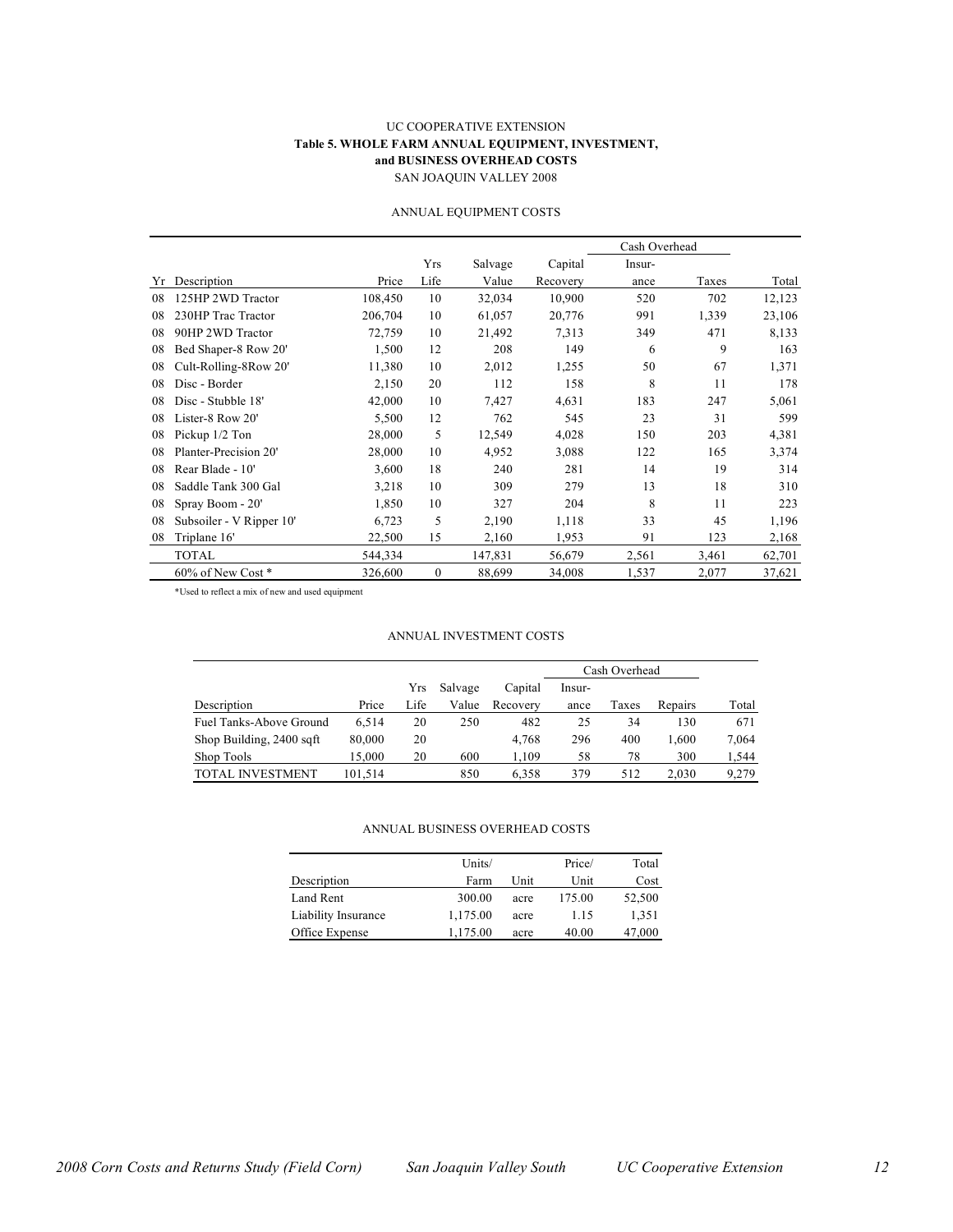#### UC COOPERATIVE EXTENSION **Table 6. HOURLY EQUIPMENT COSTS** SAN JOAQUIN VALLEY 2008

|                                |        | <b>COSTS PER HOUR</b> |        |       |           |        |       |           |  |  |
|--------------------------------|--------|-----------------------|--------|-------|-----------|--------|-------|-----------|--|--|
|                                | Actual | Cash Overhead         |        |       | Operating |        |       |           |  |  |
|                                | Hours  | Capital               | Insur- |       |           | Fuel & | Total | Total     |  |  |
| Yr Description                 | Used   | Recovery              | ance   | Taxes | Repairs   | Lube   | Oper. | Costs/Hr. |  |  |
| 08 125HP 2WD Tractor           | 1,200  | 5.45                  | 0.26   | 0.35  | 5.09      | 29.53  | 34.62 | 40.68     |  |  |
| 08 230HP Trac Tractor          | 1,600  | 7.79                  | 0.37   | 0.50  | 5.54      | 54.34  | 59.88 | 68.54     |  |  |
| 90HP 2WD Tractor<br>08         | 1,200  | 3.66                  | 0.17   | 0.24  | 3.41      | 17.99  | 21.40 | 25.47     |  |  |
| Bed Shaper-8 Row 20'<br>08     | 165    | 0.54                  | 0.02   | 0.03  | 0.32      | 0.00   | 0.32  | 0.91      |  |  |
| Cult-Rolling-8Row 20'<br>08    | 200    | 3.76                  | 0.15   | 0.20  | 2.46      | 0.00   | 2.46  | 6.57      |  |  |
| 08 Disc - Border               | 100    | 0.95                  | 0.05   | 0.07  | 0.34      | 0.00   | 0.34  | 1.41      |  |  |
| 08 Disc - Stubble 18'          | 190    | 14.61                 | 0.58   | 0.78  | 6.97      | 0.00   | 6.97  | 22.94     |  |  |
| 08 Lister-8 Row 20'            | 165    | 1.98                  | 0.08   | 0.11  | 1.16      | 0.00   | 1.16  | 3.33      |  |  |
| 08 Pickup 1/2 Ton              | 285    | 8.47                  | 0.32   | 0.43  | 1.83      | 10.26  | 12.09 | 21.31     |  |  |
| 08 Planter-Precision 20'       | 150    | 12.31                 | 0.49   | 0.66  | 7.79      | 0.00   | 7.79  | 21.25     |  |  |
| 08 Rear Blade - 10'            | 165    | 1.02                  | 0.05   | 0.07  | 0.54      | 0.00   | 0.54  | 1.68      |  |  |
| Saddle Tank 300 Gal<br>08      | 150    | 1.12                  | 0.05   | 0.07  | 0.86      | 0.00   | 0.86  | 2.10      |  |  |
| 08 Spray Boom - 20'            | 150    | 0.82                  | 0.03   | 0.04  | 0.50      | 0.00   | 0.50  | 1.39      |  |  |
| Subsoiler - V Ripper 10'<br>08 | 400    | 1.68                  | 0.05   | 0.07  | 1.57      | 0.00   | 1.57  | 3.37      |  |  |
| 08 Triplane 16'                | 150    | 7.80                  | 0.36   | 0.49  | 3.14      | 0.00   | 3.14  | 11.79     |  |  |